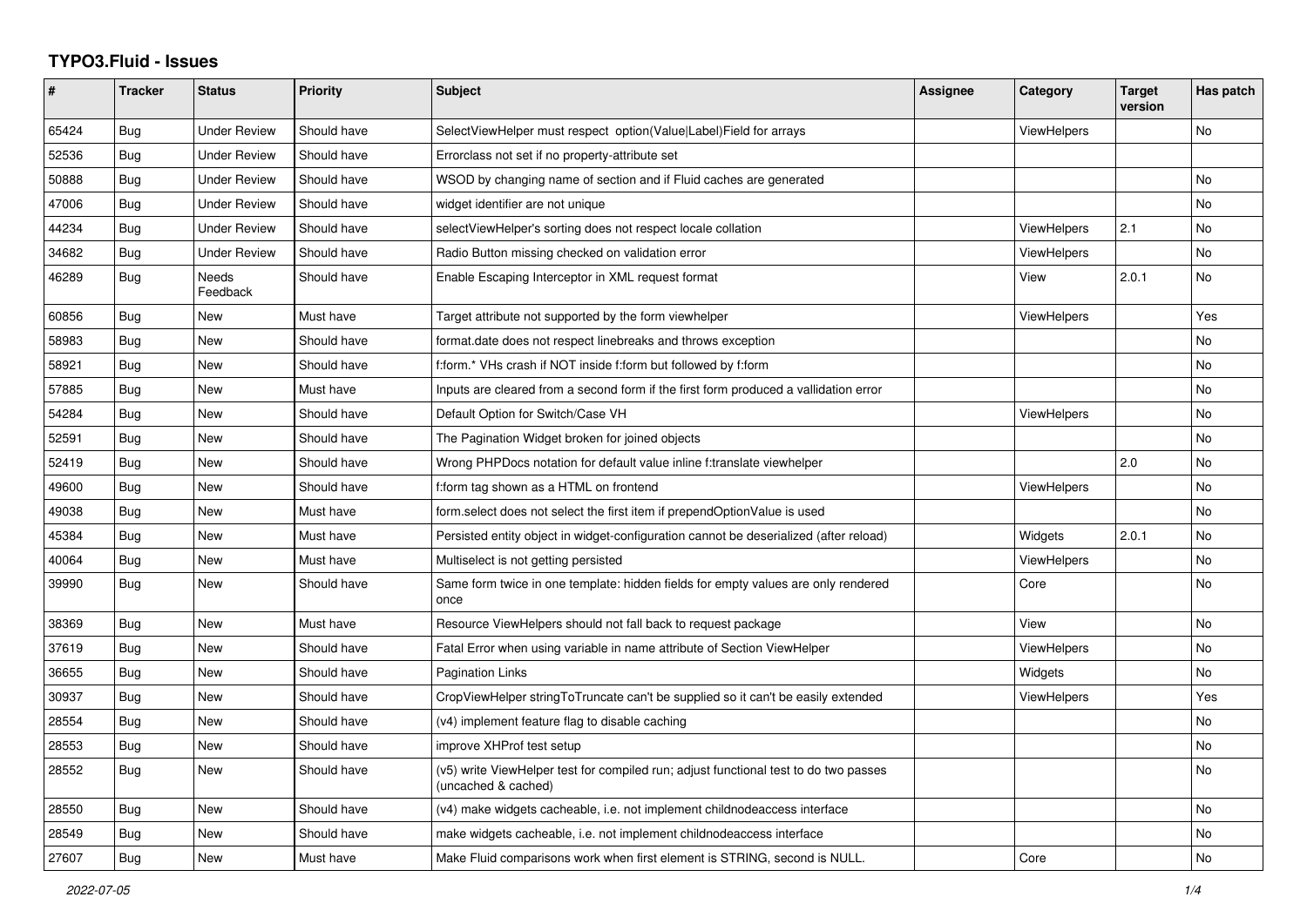| #     | <b>Tracker</b> | <b>Status</b>            | <b>Priority</b> | Subject                                                                             | <b>Assignee</b>             | Category           | <b>Target</b><br>version | Has patch |
|-------|----------------|--------------------------|-----------------|-------------------------------------------------------------------------------------|-----------------------------|--------------------|--------------------------|-----------|
| 13045 | Bug            | New                      | Should have     | Entity decode of strings are different between if-conditions and output of variable |                             |                    |                          |           |
| 8648  | Bug            | New                      | Should have     | format.crop ViewHelper should support all features of the crop stdWrap function     |                             | ViewHelpers        |                          | No.       |
| 3481  | Bug            | New                      | Should have     | Use ViewHelperVariableContainer in PostParseFacet                                   |                             | Core               |                          | No        |
| 51239 | Bug            | <b>Under Review</b>      | Must have       | AbstractViewHelper use incorrect method signature for "\$this->systemLogger->log()" | Adrian Föder                | Core               |                          | Yes       |
| 59057 | <b>Bug</b>     | <b>Under Review</b>      | Must have       | Hidden empty value fields shoud be disabled when related field is disabled          | Bastian<br>Waidelich        | ViewHelpers        |                          | No        |
| 53806 | <b>Bug</b>     | <b>Under Review</b>      | Should have     | Paginate widget maximumNumberOfLinks rendering wrong number of links                | Bastian<br>Waidelich        | Widgets            |                          | No        |
| 58862 | Bug            | <b>Needs</b><br>Feedback | Should have     | FormViewHelper doesn't accept NULL as value for \$arguments                         | <b>Bastian</b><br>Waidelich | <b>ViewHelpers</b> |                          | Yes       |
| 55008 | Bug            | <b>Under Review</b>      | Should have     | Interceptors should be used in Partials                                             | Christian Müller            |                    |                          | <b>No</b> |
| 33628 | <b>Bug</b>     | <b>Needs</b><br>Feedback | Must have       | Multicheckboxes (multiselect) for Collections don't work                            | Christian Müller            | ViewHelpers        |                          | No        |
| 36662 | <b>Bug</b>     | Needs<br>Feedback        | Should have     | Checked state isn't always correct when property is collection                      | Kevin Ulrich<br>Moschallski | ViewHelpers        | 1.1.1                    | No        |
| 40998 | Bug            | <b>Under Review</b>      | Should have     | Missing parent request namespaces in form field name prefix                         | Sebastian<br>Kurfuerst      | ViewHelpers        | 1.1.1                    | No        |
| 28551 | <b>Bug</b>     | Accepted                 | Should have     | (v4) backport VHTest                                                                | Sebastian<br>Kurfuerst      |                    |                          | No        |
| 33551 | <b>Bug</b>     | <b>New</b>               | Must have       | View helper values break out of a partial scope                                     | Sebastian<br>Kurfuerst      | Core               |                          | <b>No</b> |
| 12863 | Bug            | New                      | Should have     | Attributes of a viewhelper can't contain a '-'                                      | Sebastian<br>Kurfuerst      | Core               |                          | No        |
| 49756 | Feature        | <b>Under Review</b>      | Should have     | Select values by array key in checkbox viewhelper                                   |                             |                    |                          | No.       |
| 46257 | Feature        | <b>Under Review</b>      | Should have     | Add escape sequence support for Fluid                                               |                             | Core               |                          | No        |
| 45345 | Feature        | Needs<br>Feedback        | Should have     | Easy to use comments for fluid that won't show in output                            |                             |                    |                          |           |
| 8989  | Feature        | <b>Needs</b><br>Feedback | Could have      | Search path for fluid template files                                                |                             | View               |                          | No        |
| 3291  | Feature        | Needs<br>Feedback        | Should have     | Cacheable viewhelpers                                                               |                             |                    |                          | No        |
| 62346 | Feature        | New                      | Could have      | f:comment should have high precende                                                 |                             | Core               | 3.x                      | No        |
| 60271 | Feature        | New                      | Should have     | Paginate viewhelper, should also support arrays                                     |                             |                    |                          | No        |
| 60181 | Feature        | New                      | Could have      | Caching mechanism for Fluid Views/Templates                                         |                             | View               |                          | No        |
| 60003 | Feature        | New                      | Should have     | Add required-Attribute to f:form.password                                           |                             | ViewHelpers        |                          | No        |
| 51277 | Feature        | New                      | Should have     | ViewHelper context should be aware of actual file occurrence                        |                             |                    |                          | No        |
| 51100 | Feature        | New                      | Must have       | Links with absolute URI should have the option of URI Scheme                        |                             | ViewHelpers        |                          | No        |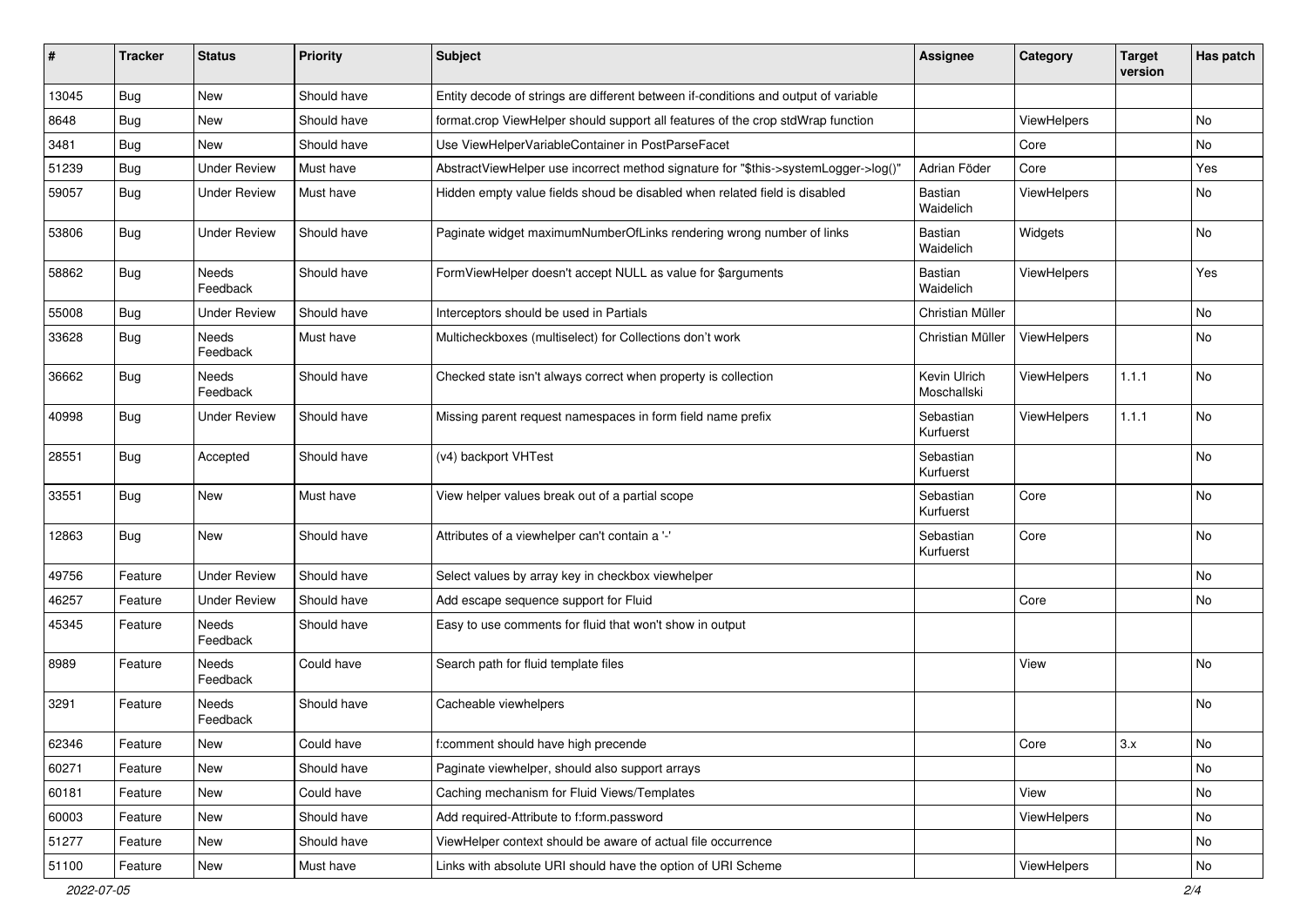| #     | <b>Tracker</b> | <b>Status</b>       | <b>Priority</b> | <b>Subject</b>                                                                                       | <b>Assignee</b>        | Category           | <b>Target</b><br>version | Has patch |
|-------|----------------|---------------------|-----------------|------------------------------------------------------------------------------------------------------|------------------------|--------------------|--------------------------|-----------|
| 48355 | Feature        | New                 | Could have      | Assign output of viewhelper to template variable for further processing.                             |                        |                    |                          |           |
| 46545 | Feature        | New                 | Should have     | Better support for arrays in options of SelectViewHelper                                             |                        |                    |                          | No        |
| 45153 | Feature        | New                 | Should have     | f:be.menus.actionMenuItem - Detection of the current select option is insufficient                   |                        |                    |                          | No        |
| 42397 | Feature        | New                 | Should have     | Missing viewhelper for general links                                                                 |                        |                    |                          | No        |
| 40081 | Feature        | New                 | Should have     | Allow assigned variables as keys in arrays                                                           |                        |                    |                          | No        |
| 39936 | Feature        | <b>New</b>          | Should have     | registerTagAttribute should handle default values                                                    |                        | ViewHelpers        |                          | No        |
| 38130 | Feature        | New                 | Should have     | Checkboxes and multiple select fields should have an assignable default value                        |                        |                    |                          | No        |
| 36559 | Feature        | New                 | Could have      | New widget progress bar                                                                              |                        |                    |                          | Yes       |
| 36410 | Feature        | New                 | Should have     | Allow templates to send arguments back to layout                                                     |                        | ViewHelpers        |                          | No        |
| 33215 | Feature        | New                 | Should have     | RFC: Dynamic values in ObjectAccess paths                                                            |                        |                    |                          | No        |
| 31955 | Feature        | New                 | Should have     | f:uri.widget                                                                                         |                        | Widgets            |                          | No        |
| 30555 | Feature        | New                 | Could have      | Make TagBuilder more extensible                                                                      |                        | Core               |                          | No        |
| 10472 | Feature        | New                 | Could have      | Fluid Standalone distribution                                                                        |                        | Core               |                          | No        |
| 9514  | Feature        | New                 | Should have     | Support explicit Array Arguments for ViewHelpers                                                     |                        |                    |                          |           |
| 7608  | Feature        | New                 | Could have      | Configurable shorthand/object accessor delimiters                                                    |                        | Core               |                          | Yes       |
| 4704  | Feature        | New                 | Should have     | Improve parsing exception messages                                                                   |                        | Core               |                          |           |
| 1907  | Feature        | New                 | Could have      | Default values for view helpers based on context                                                     |                        | Core               |                          |           |
| 3725  | Feature        | New                 | Could have      | CSS Engine                                                                                           | Christian Müller       | ViewHelpers        |                          | No        |
| 37095 | Feature        | New                 | Should have     | It should be possible to set a different template on a Fluid TemplateView inside an<br>action        | Christopher<br>Hlubek  |                    |                          | No        |
| 43346 | Feature        | <b>Under Review</b> | Should have     | Allow property mapping configuration via template                                                    | Karsten<br>Dambekalns  | ViewHelpers        | 2.1                      | No        |
| 52640 | Feature        | <b>Under Review</b> | Should have     | Create an UnlessViewHelper as opposite to the IfViewHelper                                           | Marc Neuhaus           |                    |                          | No        |
| 9005  | Feature        | Accepted            | Could have      | Fluid Template Analyzer (FTA)                                                                        | Sebastian<br>Kurfuerst |                    |                          |           |
| 5933  | Feature        | Accepted            | Should have     | Optional section rendering                                                                           | Sebastian<br>Kurfuerst | <b>ViewHelpers</b> |                          | No        |
| 33394 | Feature        | Needs<br>Feedback   | Should have     | Logical expression parser for BooleanNode                                                            | <b>Tobias Liebig</b>   | Core               |                          | <b>No</b> |
| 5636  | Task           | <b>Under Review</b> | Must have       | Form_RadioViewHelper and CheckBoxViewHelper miss check for existing object<br>before it is accessed. |                        |                    |                          | No        |
| 46091 | Task           | Needs<br>Feedback   | Should have     | Show source file name and position on exceptions during parsing                                      |                        |                    |                          | No        |
| 56237 | Task           | New                 | Should have     | in-line (Condition) ViewHelpers should not evaluate on parsing                                       |                        |                    |                          | No        |
| 47669 | Task           | New                 | Should have     | FormViewHelper does not define the default request method                                            |                        |                    |                          | No        |